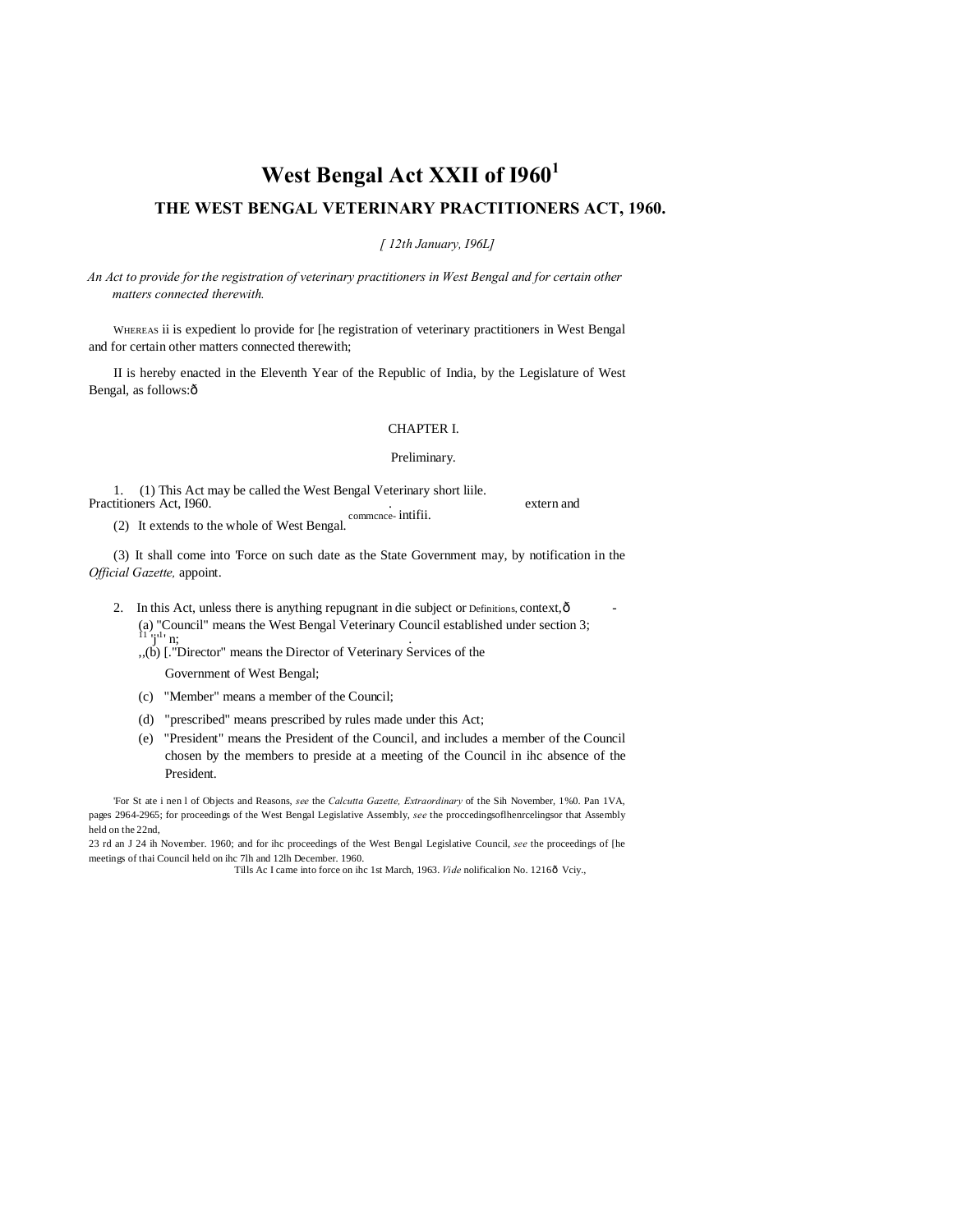326 *The* IVesf *Bengal Veterinary Practitioners Act, I960.*

#### **[West Ben. Act**

#### *(Chapter 11.—IVejf Bengal Veterinary Council,—Sections 3, 4.)*

(0 "recogniscd veterinary qualification" means any of the veterinary degrees, diplomas or certificates included in the Schedule:

Provided thai the degrees, diplomas and certificates granted by theGovernment or any other authority of any State in India outside West Bengal shall no( be deemed to be recognised veterinary qualifications for the purposes of this Act unless,

in pursuance of a scheme of reciprocity for recognition of veterinary qualifications, the Government of such Stale has, by notification, recognised for the purposes of that State, the degrees, diplomas and certificates granted by the Government and other authorities of West Bengal;

- (g) "register" means the register of veterinary practitioners maintained under section 18;
- (h) "registered veterinary practitioner" means a veterinary practitioner whose name is foi the time being entered in the register;
- (i) "Registrar" means the Registrar appointed under section 17;
- (j) "regulation" means a regulation made under section 16;
- (k) "Vice-President" means the Vice-President of the Council;
- (I) "year" means a period of twelve months.

#### CHAPTER H.

#### **West Bengal Veterinary Council.**

EstablisA- 3. (1) The State Government shall, by notification in the *Official* mentor ihc *Gazette*, establish a Council to be called the West Beneal Veterinary Council. Council. Council.

> - (2) The Council shall be a body corporate, with power to acquire, hold and transfer property .movable or immovable, and shall haveperpetual succession and a common seal, and shall, by the said name, sue and be sued.

Conmiiution 4. The Council shall consist of the following members, namely: $\hat{o}$  Coiincil. <sup>a</sup> The Director- $\hat{\text{o}}$  *ex-officio.* 

- (b) Hie Principal of the Veterinary College, West Bengalô ex*ojficio,*
- (c) One member from each University in West Bengal elected by the members of the Faculty of the University dealing with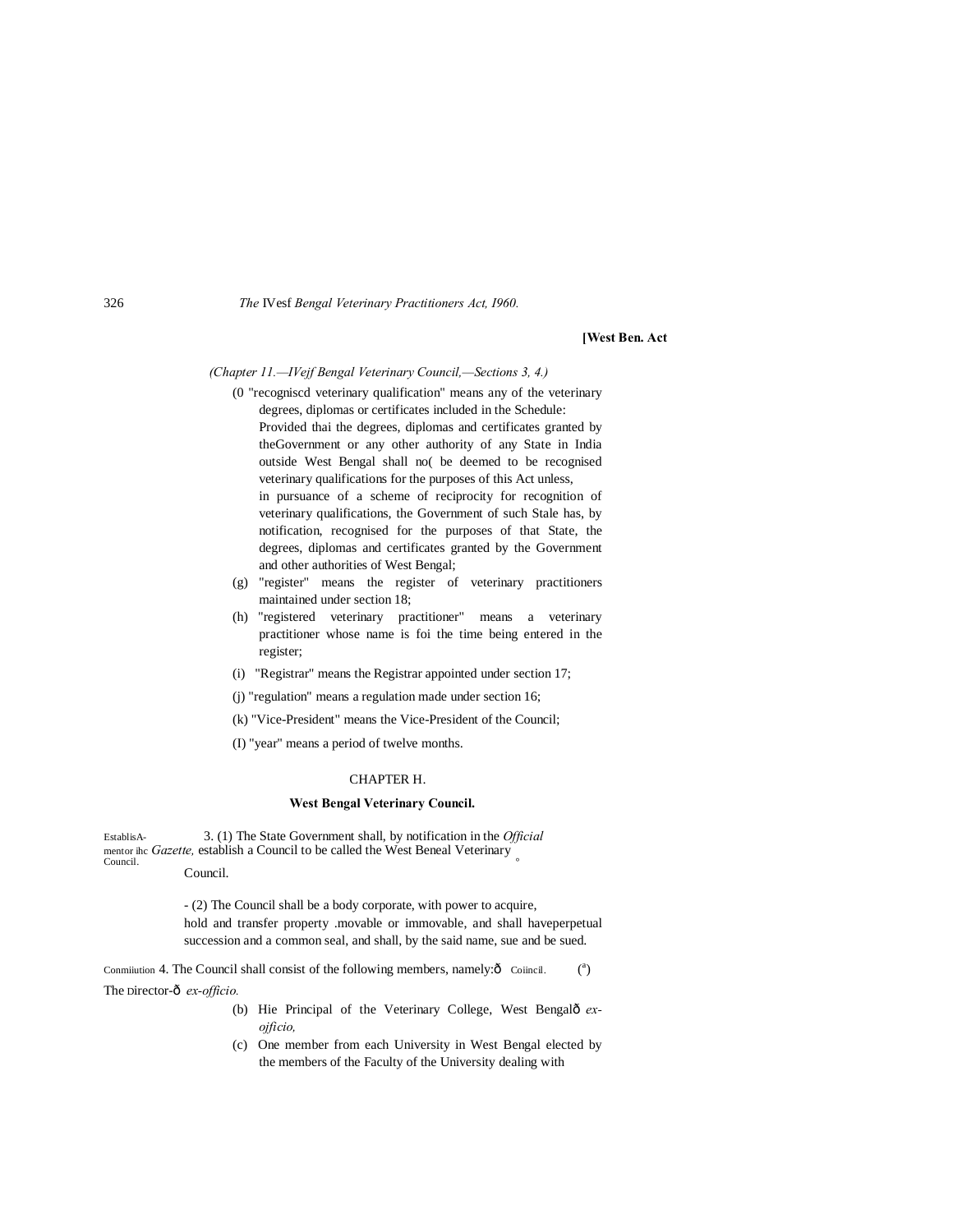*The West Bengal Veterinary Practitioners Act, I960.* 327

# XXII of I960.]

*(Chapter 11.—IVejf Bengal Veterinary Council.—Sections 5-7.)*

- (d) Four members elected by registered veterinary practitioners from among themselves.
- (c) Two members appointed by the State Government from among registered veterinary practitioners:

Provided thai on the first constitution of ihc Council after its establishment, all the members of the Council other than the *exofficio* members shall be appointed by the State Government fromamongpraclitionersofvcicrinarymedicine or surgery in West Bengal.

5. (1) The members of the Council shall elect a President and a Vice- Presidcnt from among themselves:

President and Vice-Pros idcni.

Provided that on the first constitution of the Council after its establishment the President and ihc Vicc-Prcsidcnt shall be appointed by the State Government.

(2) A President or a Vicc-Prcsidcni shall be deemed to have vacated office as soon as the Council holds its first meeting after its reconsiilution; provided (hat he shall cease to hold officc if he ceases to be a member of the Council before its rcconstitution.

(3) An appointed President or Vice-President may resign his ofFece by writing under his hand addressed to the State Government and shall be deemed to have vacated office on such resignation being accepted by the Stale Government.

(4) An elcctcd President or Vice-President may resign his office by a noticc in writing addressed to the Council and shall be deemed to have vacated office on such resignation being accepted by the Council at a meeting.

(5) Any casual vacancy in the office oF the President or the Vice-Presidcm causcd by death, resignation, removal or otherwise shall be filled by appointment or election, as the case may be, and the person so appointed or elected shall hold officc for the unexpired period of the term of office of the President or Vice-President whose place he fills.

6. In default of any clcction in accordance with the provisions of this Act and of the rules made thereunder the Stale Government shall appoint a President, a Vice-President or a member, as the case may be.

Appointment of members, elc., default of election,

7. Any election to be held under the provisions of this Act shall be hi»IH Clirk rime nnrl  $mH$  in the minimum  $mH$  in the minimum  $r.Ao^{\alpha}$ nnH in tnnli minn#»r rtc rmv r.rAo^riK^/1

Election of members.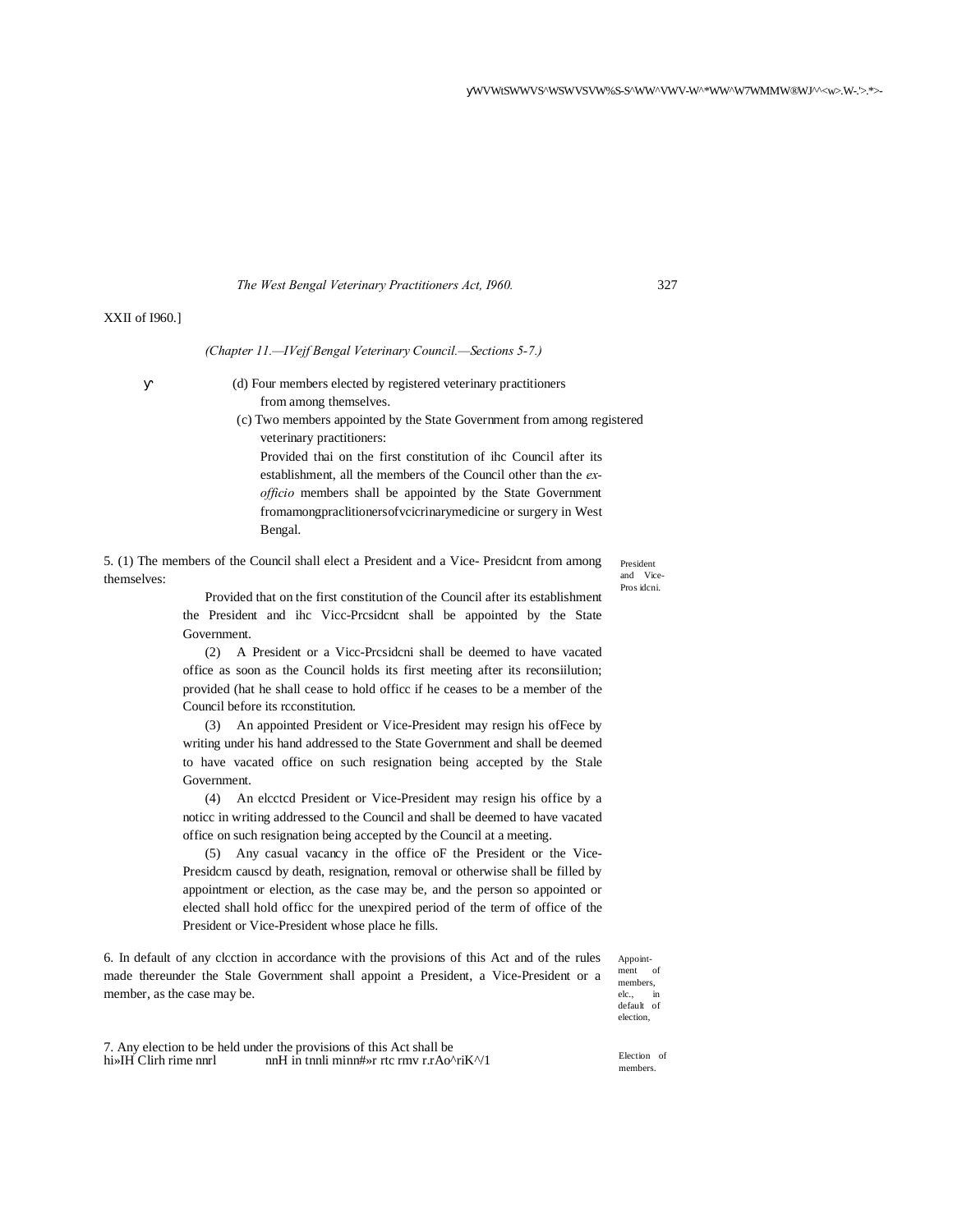*The West Bengal Veterinary Practitioners Ac I, I960.*

# **[West Ben. Act**

*(Chapter II.—West Bengal Veterinary Council.—Sections 8-J3.)*

Publication members. Removal of Filling up or Disqualification **8.** A person shall he disqualified for being elected or appoinled, or shall ccasc to be, a member, if heô (a) has been convicted and sentenced by any court for any nonbailable offence, such sentence not having been subsequently reversed or quashed, (b) has been convicted and sentenced by a court-martial, (c) is on undischarged insolvent, or (d) is of unsound mind: Provided that the SLate Government may condone any disqualification referred to in clause (a) or clause (b) if the sentence has been fully undergone and a period of I wo years has elapsed since the term million of such sentence. 9. The name of every President, Vice-President or member elected or appointed undcrihe provisions of this Act shall be published by the State Government in the *Official Gazette.* 10. (1) A member other than an *ex-officio* member, shall, save as otherwise expressly provided in this Act, hold office until the expiry of a term of five years from the date of his election or appointment or until his successor has been duly elected or appointed, whichever is later: Provided that a member clcctcd underclause (u) ofsection 4 shall cease to hold office on his ceasing to be a member of the Faculty. (2) An appointed or elected member may, at any lime, resign his office by writing under his hand addressed ID the State Government or to the President, as the case, may be. Such resignation shall take effect from the date on which the commnication is received by the State Government or the President. 11. The Council may permit a member to absent himself from the meetings of the Council Tor any period not exceeding six months. 12. The State Government may remove an appointed member or the Council may remove an elected member from officeô (a) if he absents himself without leave or sufficient cause, from three conseclive meetings of the Councils; or (b) if he becomes disqualified under the provisions ofsection 8. 13. Any casual vacarvcy in the office of a member caused by death, resignation or removal shall be reported to the State Government by the Prcsidcni and shall be filled by appointment or, as the case may be, by

for being e let led or appointed n member.

of names of members, cic.

Tenure or office.

Leave of abscncc lo

members.

casual vacancies.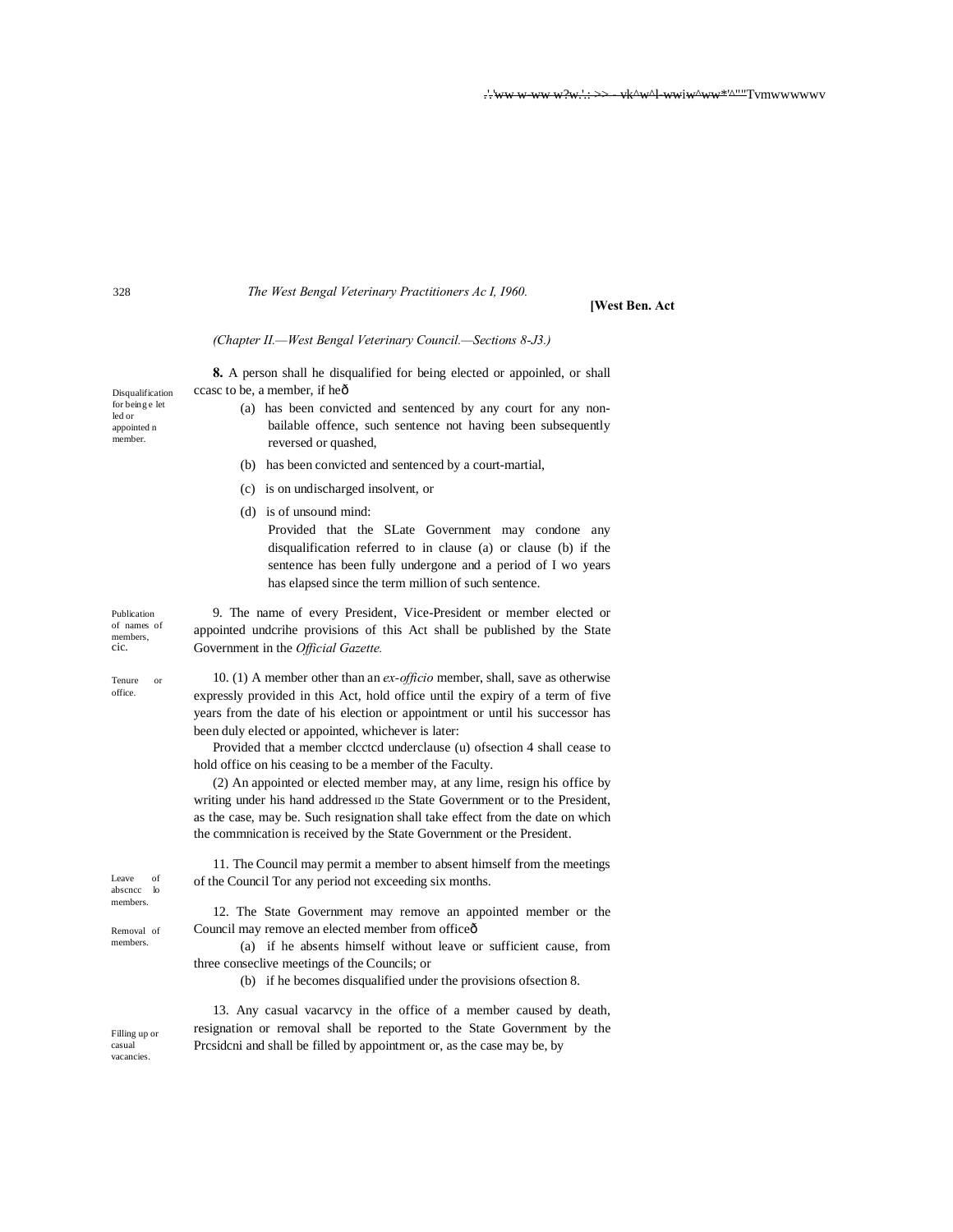#### *(Chapter II.—West Bengal Veterinary CounciI.—Scctions 14-16.)*

14. No act of the Council shall be deemed lo be invalid merely by Saving, reason of any vacancy or defect in the constitution of the Council or of the absence of any member.

15. (I) The Counci I shall meet at such time and place and a meetin g Time and of (he Council shall be summoned in such manner, as may be provided by regulations: Council.

Provided that until such regulations arcmade.it shall be lawful for the President lo summon a meeting at such lime and placc as he may deem expedient by sending a notice lo each member at least seven days in advance.

- (2) (a) No business shall be transacted at any meeting unless a quorum of four members be present; and
	- (b) all matters which come up for consideration ai any meeting shall be decidcd by the votes of ihe majority of the members present and voting, or, in case of an equality of voles, by the casting vote of the President.

16. (1) Subject to the provisions of this Act and the rules made Regulations, thereunder the Council may make regulations providing forô

- (a) the times and places at which meetings of ihc Council shall be held,
- (b) the issue of notices convening such meetings,
- (c) the conduct of business al such meetings,
- (d) Ihc constitution, powers, duties and procedure of special
- committees,
	- (e) the conditions subject to which a name.struck off from ihc register on cancellation of registration or o I her wise may be reentered therein.

(2) The Council may, wiihthepriorapproval of IheState Government, make regulations determining—

- (a) the qualifications, the emoluments and the conditions of service of its employees other lhan the Registrar, and
- (b) Lhe rates al which and the conditions under which travelling HVnnncnc mn' Un  $\alpha P$  1\* É---------HVnnncnc mn' Un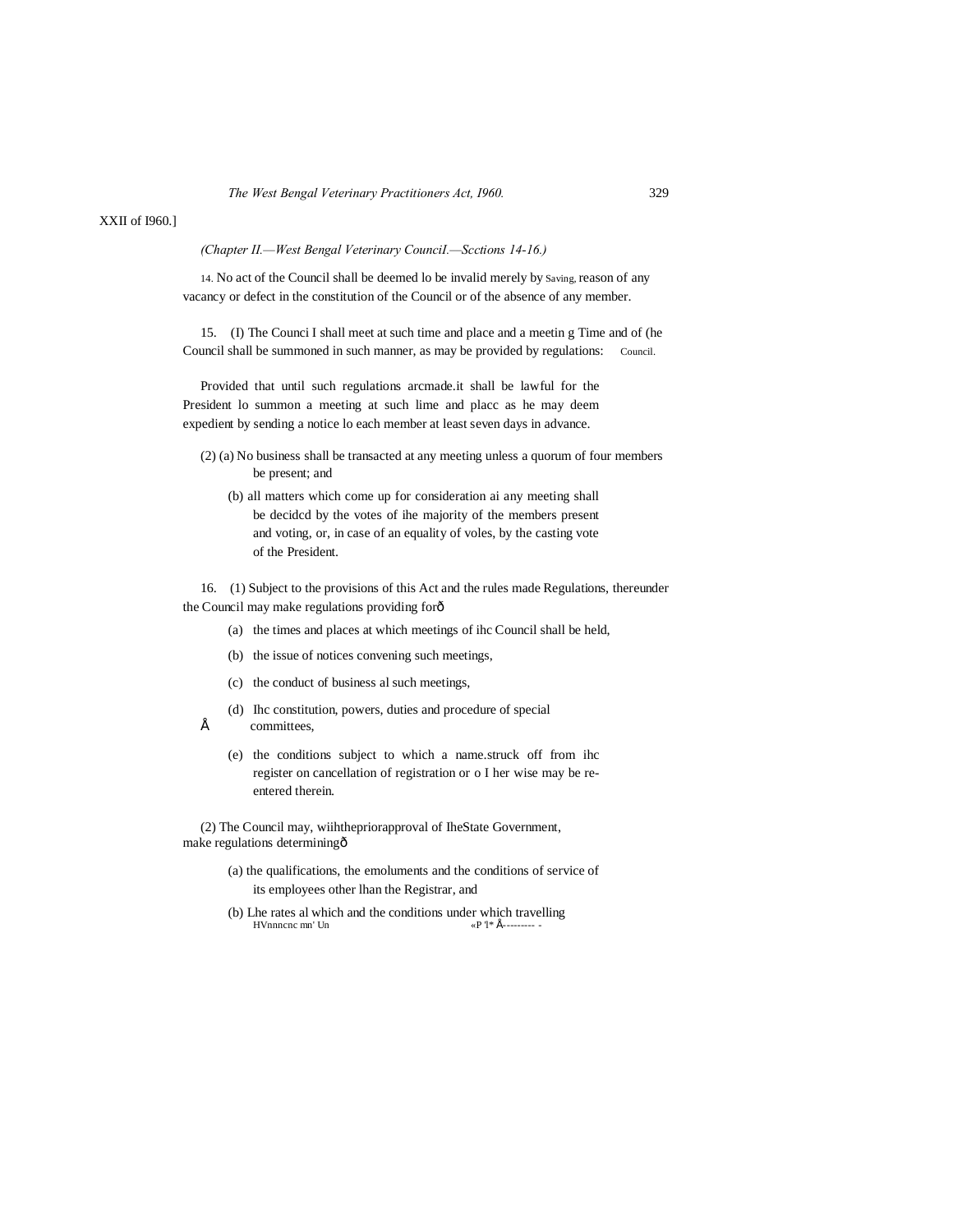330 *The West Bengal Veterinary Practitioners Act, J960.*

# **[West Ben. Act**

*(Chapter III.—Establishment—Section 17—Chapter IV.— Registration of Veterinary Practitioners and poa 'ers and duties of the Council.—Sections JS-20.)*

# **CHAPTER III.**

# **Establishment. .**

17. (1) Ttie Scale Government shall appointan officcr of the Directorate of Veterinary Services of [he Stale Government as the Registrar on such terms as the State Government may determine.

(2) The Registrar shall act as the Secretary of ihe Council.

(3) TheCouncil may appoint such otberofficcrsandscrvanls as ii may consider neccssary for the put poses of this Act.

(4) Every person appointed under this section shall be deemed lo be a public servant within themeaning ofsection 21 of ihclndi;m Penal Code.

#### CHAPTER IV.

# **Registration of Veterinary Practitioners and powers and duties of the Council.**

Resistdrof **vete**rinary f<del>onth</del>uioncfS.<br>Council. Rcgi>[nir and

18. (1) The Council shall, as soon as may be, after its first constitution, arrange for the registration of veterinary practitioners and for thai purpose, shall, by notification in the *Official Gazette,* appoint a date on or before which applications for first registration of names shall be made by veterinary practitioners qualified for registration under this Act.

(2) The names and addresses, the qualifications together with the dates on which such qualifications were acquired, and the dates of registration ofall veterinary practitioners registered under this Act shall be entered in a register to be maintained for the purpose.

Custody ;inJ main to naj ice of register.

19. (1) The Registrar shall maintain the register in such form and in such manner as may be prescribed and shall make from time to lime such entries, corrections, alterations or modifications in the entries therein as may be

necessary or as may be directed by the Council. (2) To enable the Registrar to fulfil the duties imposed upon him by subsection (1), he may call Tor any information he may require from any registered veterinary practitioner.

PcrSDJU cuiirled ((1 be rejiislcrcd.

20. (i) Every person possessing a recognised veterinary qualification may, subject to the provisions of this Act and on payment of such fee as may be prescribed, apply lo have his name entered in the register.

(2) A person who applies to have his name entered in the register shallô

.

(a) satisfy the Council that he is in possession of a recognised veterinary qualification,

**'**

Act XLV of (S60.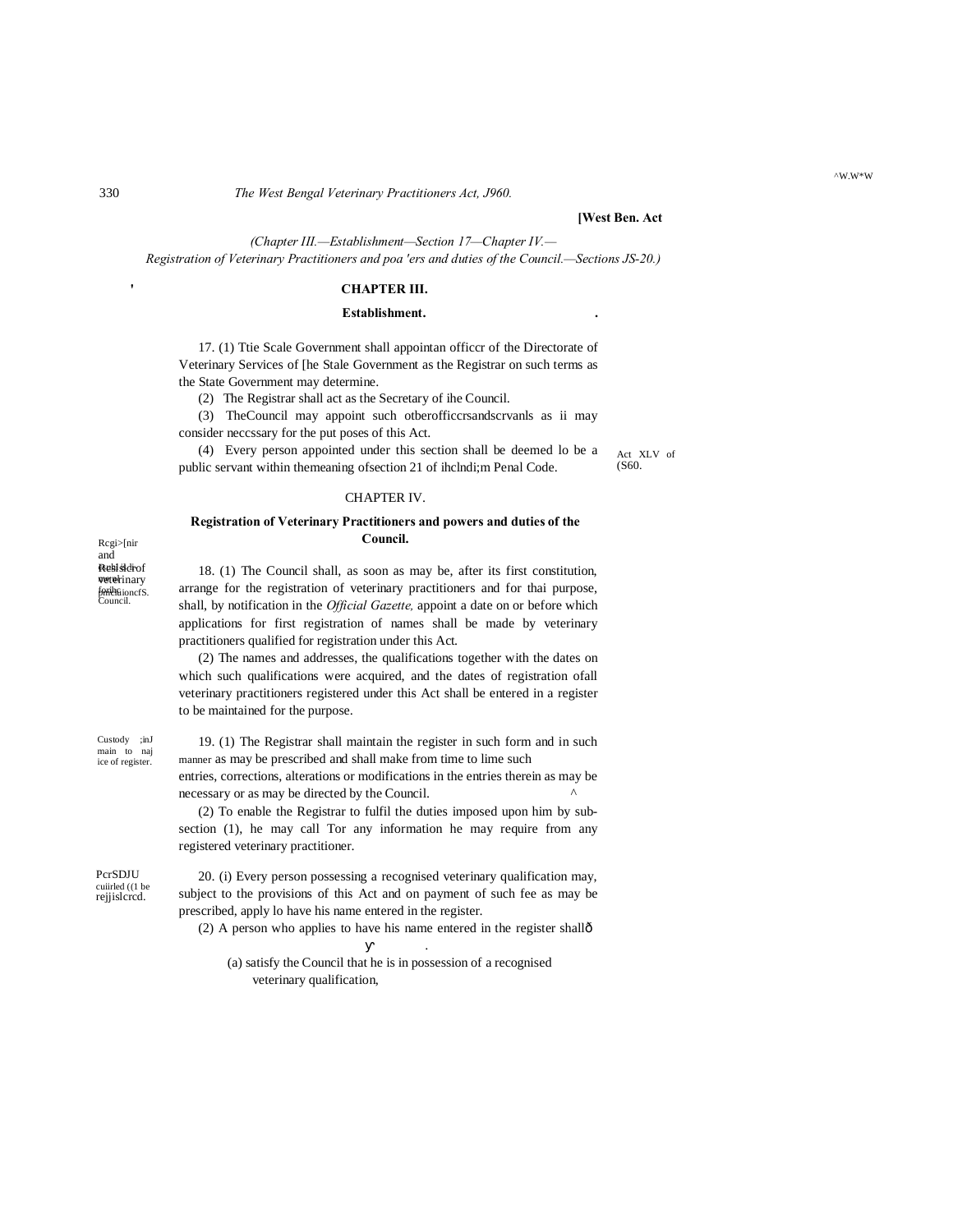#### *The West Bengal Veterinary Practitioners Act, i960.*

*331*

# XXII of I960.]

*{Chapter IV.—Registration of Veterinary Practitioners and powers and duties of the Council.—Sections 2J, 22.)*

- (b) mention in his application ihc dale on which he acquired ihe qualification which entitles him lo claim registration, and
- (c) gi we theCouncil any other information which may reasonably be required for the purpose of registration,

21. (I) The Council may, on being satisfied that a person applying Registration, for registration possesses a rccogniscd veterinary qualification and has paid the prescribed fee, allow the application and direct the Registrar lo enter his name in the register and such entry shall, unless cancelled earlier,

be borne in the register for one year.

(2) The Registrar shall, on the registration of a person's name, gave him a certificate of registration under his hand and seal.

(3) TheCouncil may, after giving theperson concerned an opportunity of being heard, refuse to permilthc registration, or cancel the registration, of the name of any personô

- (a) who has been convicted and sentenced by any Court for any non-bailable orfcnce, such sentence nol having been subsequently reversed or quashed, or.
- (b) whom the Council, after due inquiry, which may, in' the discretion of the President, be held in camera, finds guilty, by a majority of two-thirds of the members present and voting, of infamous conduct in his professional capacity:

Provided that the State Government may condone the conviction referred lo in clause (a) if the sentence has been.fully undergone and a period of two years has elapsed since the termination of such sentence.

(4) The Council may, after giving the person concerned an opportunity of being heard, direct that any entry in the register which is proved to the satisfaction of the Council lo be incorrect or false be corrreeled or cancelled.

(5) If any person whose name is enLered in the register obtains any recognised veterinary qualification other than the qualification in rcspect of which his name has been registered, he shall, on payment of such fee as may be prescribed, be entitled to have such additional qualification entered against his name in the register cither in substitution of, or in addition to, any entry previously made.

# 22. If the Council is satisfiedô

.

t

Amendmen

(a) that any degree, diploma or certificate granted by any ' ' University, College, School, Institution or other authority is a sufficient guarantee that persons possessing such degree, diplomaorcertificatepossesslheknowledgeand skill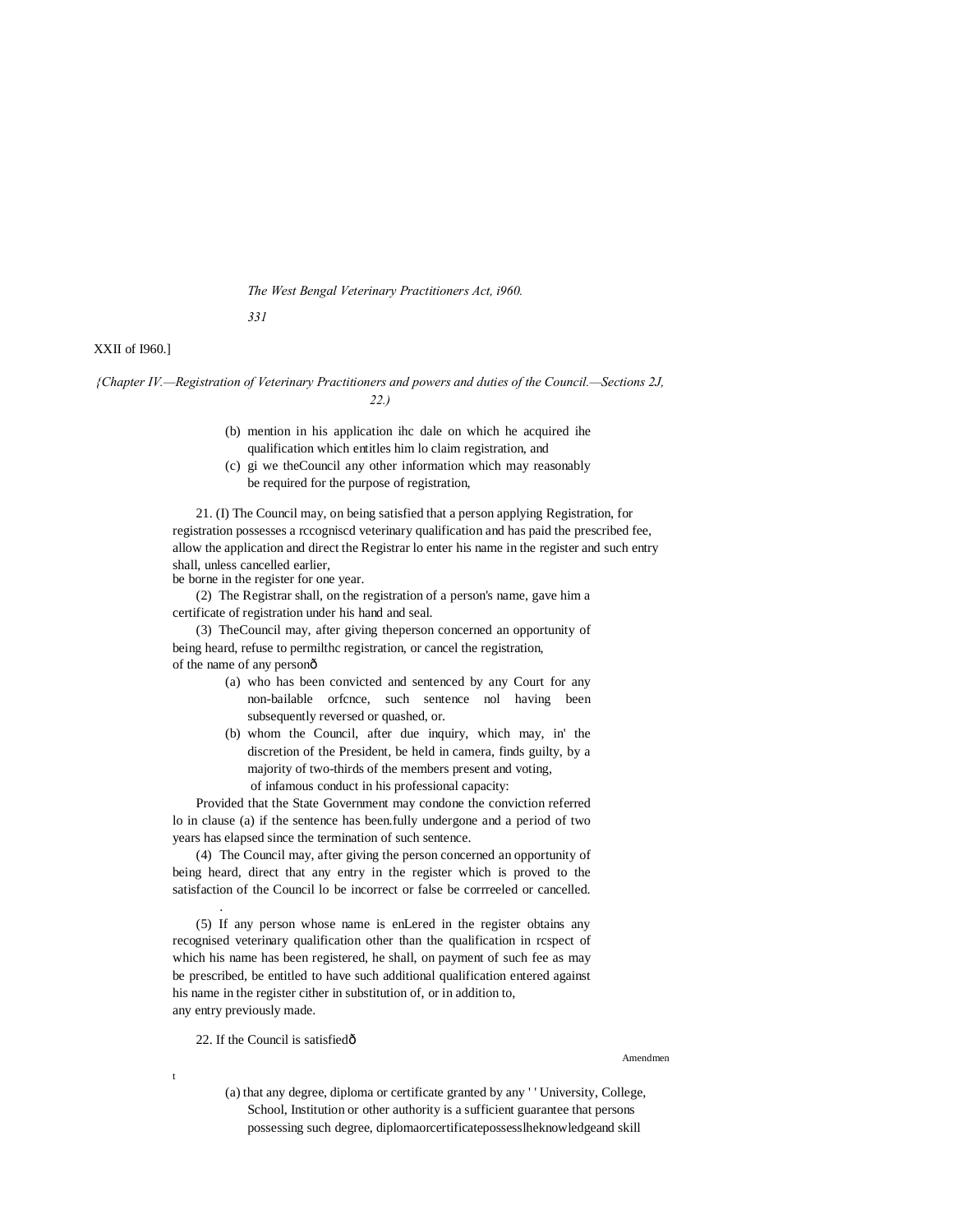requisite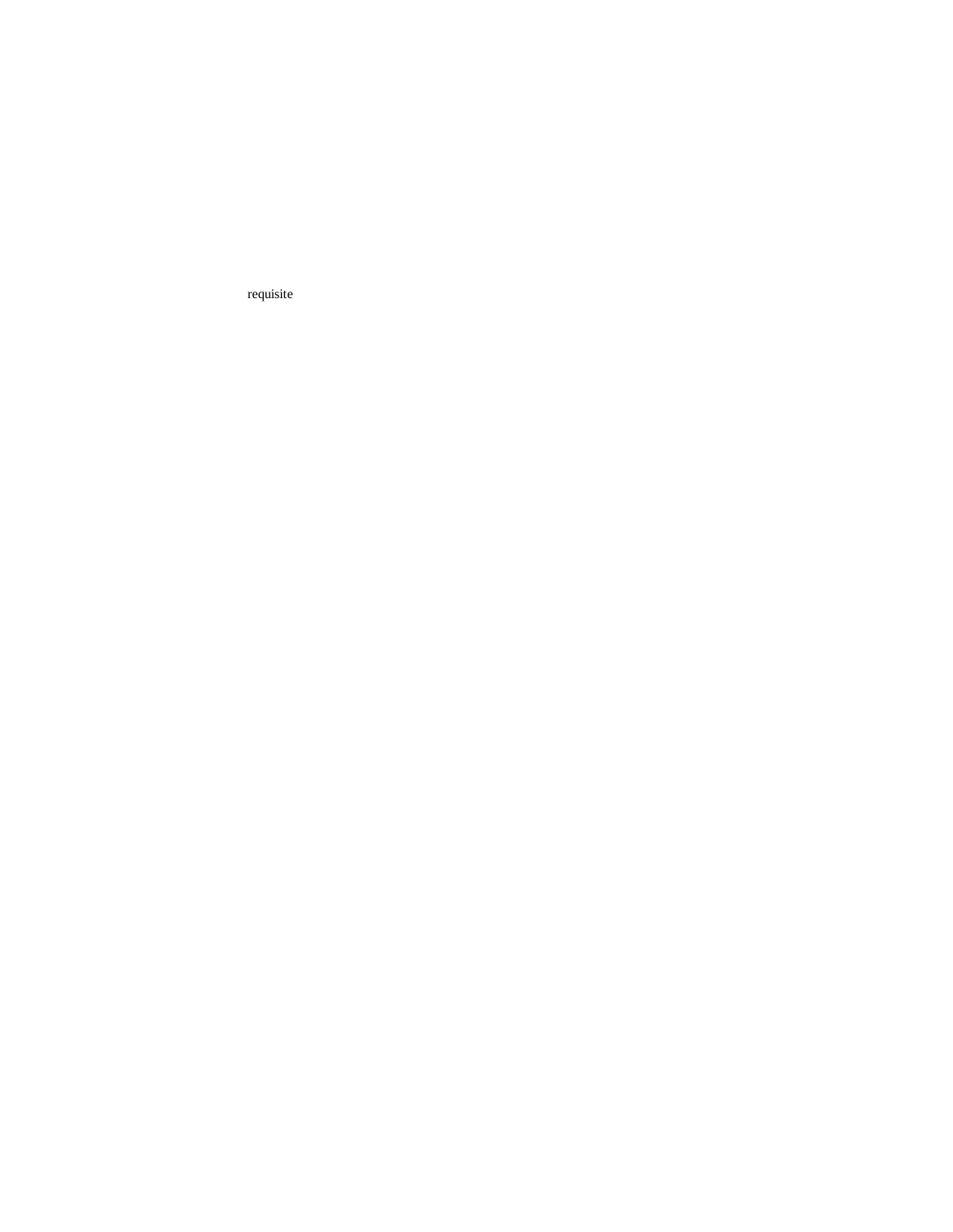$^{\wedge}$ JWWTS<sup>1</sup> fVAw-

# *The IVejf Bengal Veterinary Practitioners Act, I960.*

#### **[West Ben. Act**

*(Chapter IV.—Registration of Veterinary Practitioners and powers and duties of the Council.—Sections 23-26.)*

(b) that any recognised veterinary qualification is not asufficicnl guarantee as aforesaid,

it may make a report to that effect lo the Slate Government which may, if it thinks fit, thereupon direct, by notification in Lhe *Official Gazette,—*

- (i) in case (a) $\hat{o}$  that such degree, diploma or certificate shall, subject to lhe other provisions of this Act, be a recognised veterinary qualification, or
- (ii) in case  $(b)$  that such qualification shall cease to be a recognised veterinary qualification,

and lhe Schedule shall thereupon be deemed to be amended accordingly.

*23.* The Council shall have power to call on the authorities of any veterinary college, school or institution, or any other authority awarding degrees, diplomas or certificates in veterinary science, whether such qualifications are rccogniscd or nolô

- (a) to furnish such particulars, as the Council may require, of any course of study prescribed or any examination held for the grant of any such degree, diploma **Dr** certificate, and
- (b) to permit a member of ihe Council deputed by it to attend and watch any such examination.

*24.* If any person is dissatisfied wilh any decision of the Council refusing orcaneelling theregistnuionorhisnamcordireclingihecorreclion or cancellation of any entry in the register, he may at any time within ihiny days from the date of such decision and on pay ment of such fee as may be prescribed, appeal lo the State Government and the decision of the State Government shall be final.

Renewal fee. 25. (I) A veterinary practitionerwhose name is entered in theregister shall be entitled to have his name retained in the register on payment of such annual renewal fee and within such time as may be prescribed.

> (2) If the renewal fee is not paid within the lime prescribed, the Registrar shall strike off the name of the defaulter from lhe register:

> Provided thai any name so struck off from the register may, subject to such conditions as the Council may by regulation provide, be re-entered in the register on payment of the renewal fee.

| Consc-                 | 26. (1) A veterinary practitioner whose name is struck off from the                      |
|------------------------|------------------------------------------------------------------------------------------|
| striking of r          | register under sub-se c ti on (2) of section 2.5 s hall 1 for thwi in surfered r<br>hi s |
| name from<br>recisrer. | certificate of registration to the Registrar and Inc name so struck off shall            |

Power of Council 10 call for information and anend examination.

Appeal to Stale Government from decision or Council,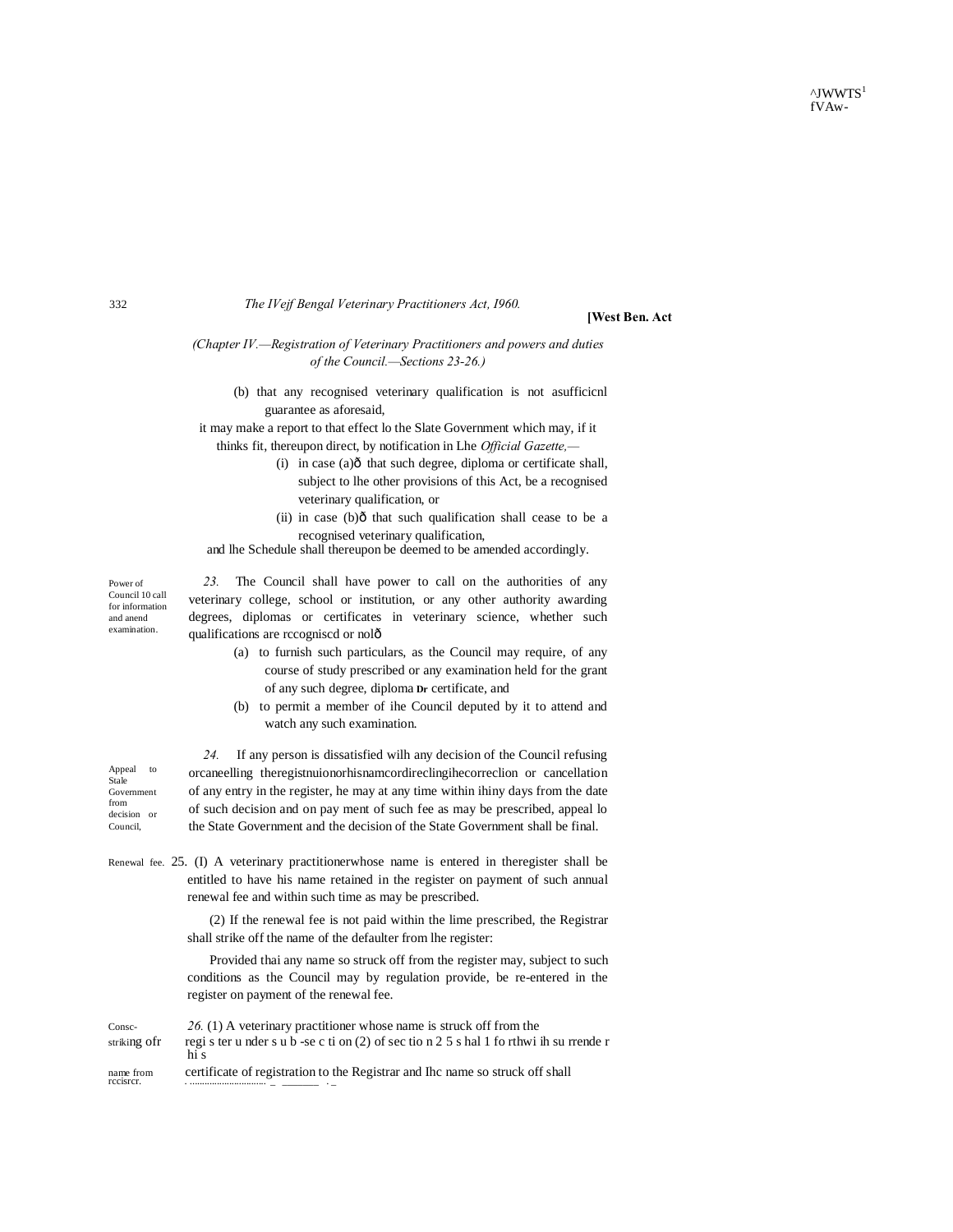*The West Bengal Veterinary Practitioners Act, i960.* 333

# XXII of I960.]

*(Chapter IV.—Registration of Veterinary Practitioners and powers and ditties of the Council.—Sections 27,* 

*28.—*

*Chapter V.—Financial Martei* j*. —Section 29.)*

(2) If any such name is afterwards re-entered in the register in accordancc wilh ihc provisions of this Act, Lhe fact of such re-enlry shall be published in lhe *Official Gazette* and the certificate of registration shall be returned to the veterinary practiLioner concerned.

27. On receipt of any reliable information regarding the death of any registered veterinary practitioner the Registrar shall a Tier making such enquiry as he thinks Hi remove the name of lhe deceased from Lhe register.

28. (I) The Registrar shall oncc in every five years, on or before a dale lo be fixed in this behalf by the Council, cause to be printed and published a correct list of Lhe names for lhe lime being in lhe register setting Forth—

(a) all lhe names entered in the register arranged in alphabetical order according to the surnames,

- (b) the regi s I ered add ress o f eac h p e rso n wh os c n amc i s e n tcred in the register, and
- (c) the qualifications of each such person together with the dates when such qualifications were acquired.

(2) The Registrar shall also cause to be printed and published in the month of January every year an annual supplement to such lisi showing [herein the additions, alterations or corrections made in lhe entries in ihc register during the preceding year.

(3) Every court shall presume until the contrary is proved that a person whose name is entered in die lalesl list as modified by lhe supplement is duly registered under this Act and lhat a person whose name is not so entered is not registered under this Act:

Provided lhat, in the ease of any person whose name docs not appear in such list, a certified copy, signed by the Registrar, of the entry of lite name of such person in the register shall be evidence (hat such person is registered under this Act.

#### CHAPTER V. Financial Matters.

*29.* (1) TheCouncil shall maintain in such form as may be prescribed proper accounts which shall be audited annually by an auditor appointed in this behalf by the State Government.

> (2) The Council shall prepare, within such time as may be prescribed and in accordance with such directions as thcS talc Government may, from lime to lime, issue in this behalf, its budget estimates for each year and shall

Accounts, budget and grants.

Notice of<br>denlhs. and denlhs. removal of names from register. Publication or, and presumption as lo onirics in.lhe annual lisl of veterinary pmclilioners.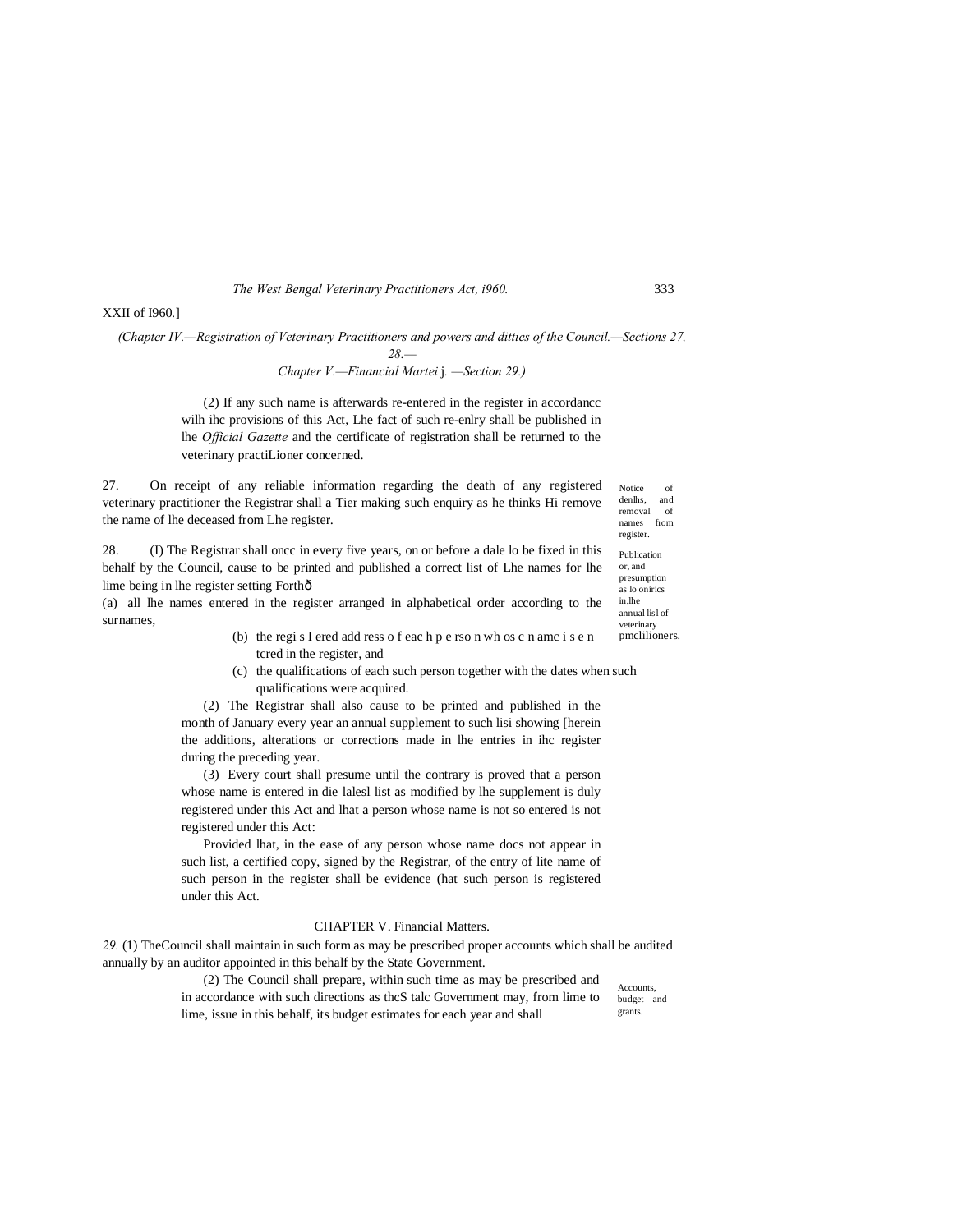# *The West Bengal Veterinary Practitioners Aci, i960.*

#### **[West Ben. Act**

*(Chapter V.—Financial Matters.*—*Sectiun 30.— Chapter VI.—Miscellaneous.—Sections 3 J-34.)*

(3) The State Government may make such annual grants as it may consider necessary to the Council ("or the proper discharge of the functions of the Council under this Aci.

Tiie Council fund.

30. (1) All moneys received by the Council as fees and grants under this Act or otherwise shall be paid into a fund to be called "the West Bengal Veterinary Council Fund" which shall be under lhe management and control of lhe Council and shall be held and applied by the Council for the purposes of this Act in such manner as may be prescribed.

(2) **All** moneys credited to the West Bengal Veterinary CouncilFund shall forthwith be deposited in Ihc Slate Bank of India, Calcutta, to (he credit of an account to be callcd "the West Bengal Veterinary Council Fund Account",

### CHAPTER VI.

# **Miscellaneous.**

Di tubiliiics of imrcpLsicrcd praciili oners.

31. (I) Notwithstanding anything contained in any other law for the time being in force, no certificate required by any law or rule to be signed or authenticated by a duly qualified veterinary practitioner, veterinary sugeon or veterinary officer shall be valid unless the person 'signing or authenticating such certificate is a registered veterinary practitioner.

(2) Except with the special sanction of the Stale Government no person other llian a registered veterinary practitioner shall be competent lo hold any appointment as a veterinary surgeon or veterinary officer in any veterinary hospital, infirmary or dispensary maintained wholly or partly by public or local funds.

Penally oil unrcgisit.-ri:i) person ropresiniing lti.il lie is registered.

32. If any person whose name is not entered in the register falsely pretends that it is so entered, or uses in connection with his name or tills any words or letters representing that his name is so entered, he shall, whether any person is actually deceived by such representation or not. be punishable, on conviction, with fine which may extend lo three hundred rupees.

Couns curnpdcfH lo iry offcnces ,<br>ndenhis Acl

33. No court other than the court of a Presidency Magistrate or of a Magistrate of the First Class shall take cognizance of or try an offencc under this Act.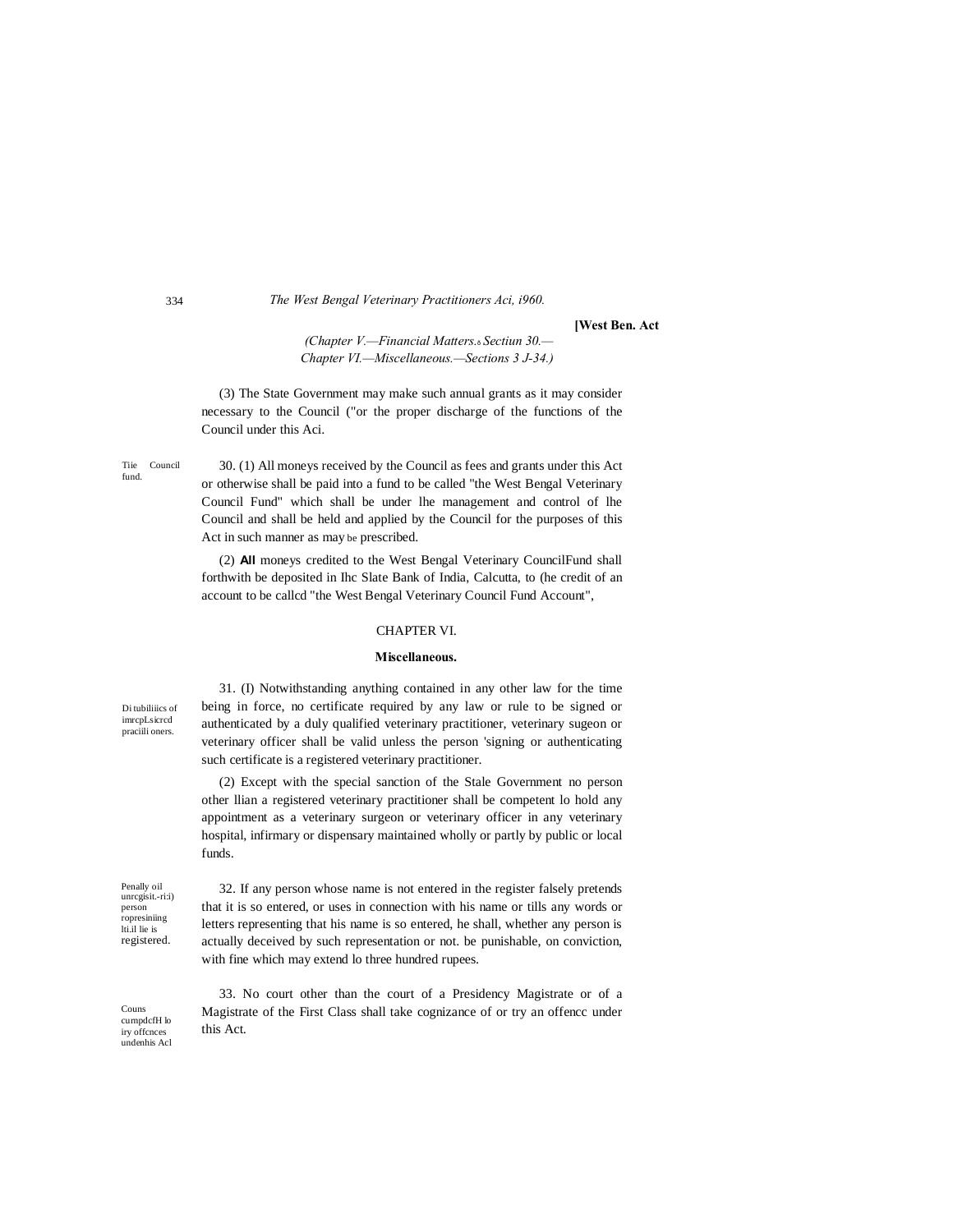#### *The IKe.r; Bengal Veterinary Practitioners Act, 1960.*

# XXII of I960.]

ACL v <sub>of</sub><br>[90**S**.

#### *Chapter VI.—Miscellaneous.—Sections 35-38.)*

34. For lhe purpose of any inquiry under clause (b) of sub-section (3) of see lion 21, ihc Council shall have lhe powers of a Civil Court while disposing of suits under [he Code of Civil Procedure, 1908, in res pea of Lhe following mailers, namely:ô

- (a) summoning and enforcing Lhe attendance oTany person and examining him on oalli,
- (b) requiring [lie discovery and production of documenis, and
- (c) receiving evidcncc on affidavit.

35. The Slaie Government may give loihe Council such directions as may be necessary for carrying; out ilic purposes of this Act and i\ shall be ihc duly of the Council lo comply with such directions.

36. If at any Lime ii shall appear to the Slate Government Lhat Lhe Council has failed lo exercise or has exceeded or abused a power conferred upon ii, or lias failed lo perform a duly imposed upon il, by or under [his Ac[. Lhe Slate Government may, if il considers such failure, excess or abuse Lo be of a serious character, notify Lhe particulars thereof Lo lhe Council; and if lhe Council fails to remedy such failure, excess or abuse within such lime as may be fixed by lhe Stale Government in lliis behalf, it may, after giving Lhe Council an opportunity ofreprcsentingiis case, dissolve lhe Council and cause all or any of the powers and dulies of ihc Council LO be exercised and performed by such agency and for such period as il may ihink fii:

Provided lliai in Lhe case of such dissoluiion of lhe Council, lhe Stale Government shall take steps as soon os may be convenient to re-constitute lhe Council in accordance with Lhe provisions of this Act.

37. (1) No order under Ihis Aci refusing to enter a name in. or removing or striking off a name from, lhe register shall be called in question in any Civil or Criminal Court.

*( 2 )* No suit or other legal proceeding shall lie in any Civil or Criminal Court in rcspeci of any act done or purported Lo have done in good faith under this Act or any rule or regulation made thereunder by lhe Slate Government or the Council or lhe Registrar or any other person.

38. (I) The Slate Government may, by notification in the *Official Gazette,* make rules lo carry oul the purposes of [his Acl.

(2) In particular, and without prejudice to lhe generality of the foregoing power, such rules may provide for—

- (a) the time and manner of holding elections,
- (b) ilie form of ihc register,

Power of 5tae Govern nun I lo give directions 10 tliii Council.

Control of the Council by (he Si ate Government,

Bar to suns ami other legal proceedings .

Power lo make rules,

335

 $\mbox{Proceedings}$ in inquiries.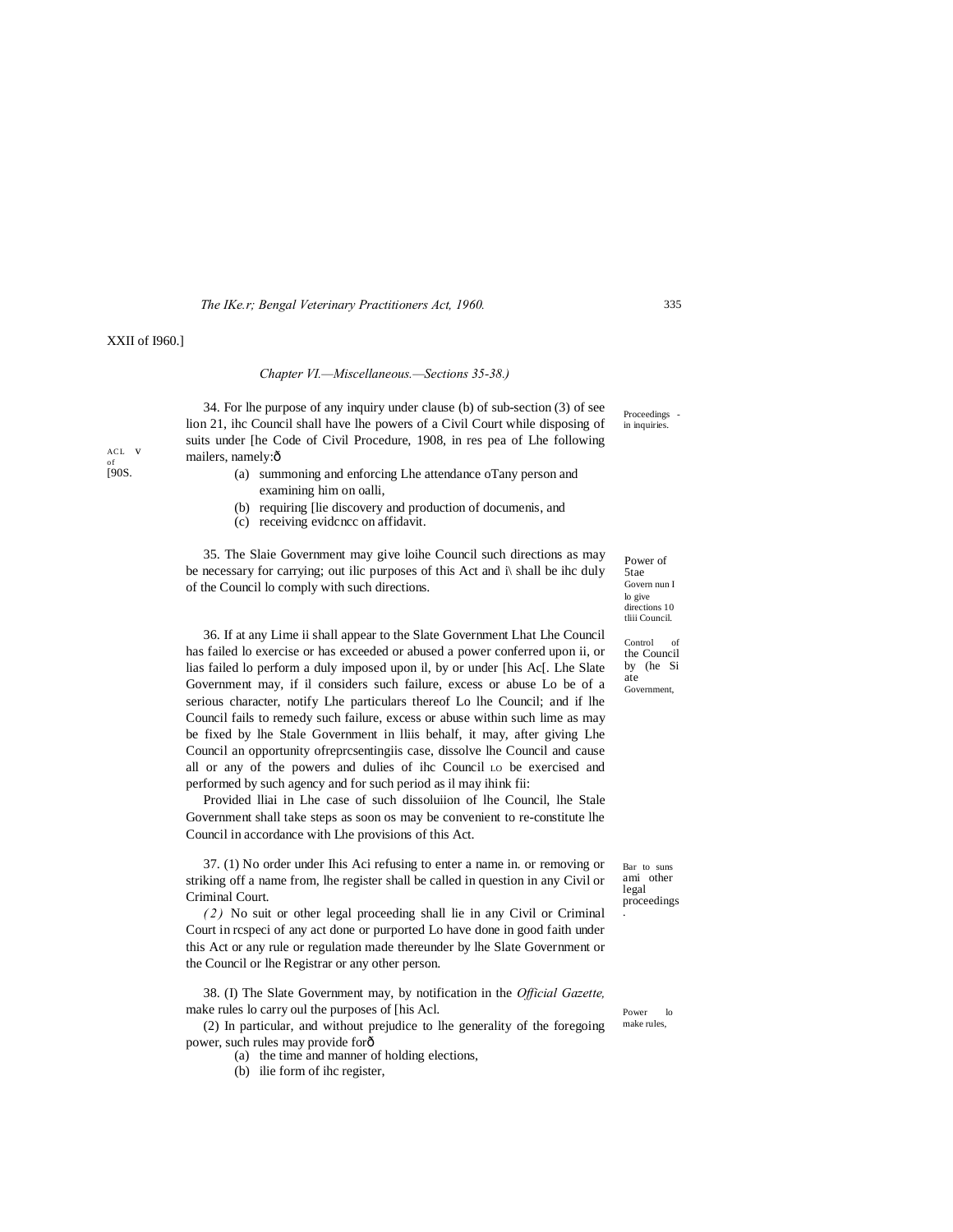### **[West Ben. Act**

*(Chapter VI.—■Miscellaneous.-—The Schedule.)*

- (c) the application of moneys aL lhe credii of Lhe Wesi Bengal Veierinary Council Fund,
- (d) Hie procedure to be followed by the Council in conducting any enquiry,
- (e) lhe fees chargeable under this Acl,
- (0 lhe maintenance and submission of accounts of the West Bengal Veterinary Council Fund,
- (g) ihc regulation of annual grants made by lhe Stale Government to the Council, and
- (h) any oilier matter which may be oris required Lo be prescribed.

# THE SCHEDULE

#### [See sections 2(f), 20,21 and 22.]

Veterinary degrees, diplomas and certificates, holders of which arc entitled to have iheir names entered in lhe register of registered veterinary practitioners: ô

- 1. Degrees orô
	- (i) Bachelor of Science (Veterinary) $\hat{o}$  Calcutta (West Bengal).
	- (ii) Bachelor of Science (Veterinary) $\hat{o}$  Bombay.
	- (iii) Bachclor of Sciencc (Veterinary) $\hat{0}$  Ultar Pradesh.
	- (iv) Bachelor of Sciencc (Veterinary) $\hat{0}$  Madhya Pradesh.
	- (v) Bachelor of Science (Veterinary) $\hat{\sigma}$  Bihar.
	- (vi) Bachelor of Veierinaiy-Scicnccô Madras.
	- (vii) Bachelor of Veterinary-Scienceô Punjab (I).
	- (viii) Bachelor of Veterinary-Scienceô Kerala.
	- (ix) Bachclor of Vcierinary-Scicnceô Saugar.
	- (x) Bachelor of Science (Veterinary and Animal Husbandry) $\hat{o}$ Agra.
	- (xi) Bachclor of Scicnce (Veterinary and Animal Husbandry) $\hat{o}$ Andhra.
	- (xii) Bachclor of Science (Veterinary and Animal Husbandry) $\hat{o}$ Gauhali.
	- (xiii) Bachelor of Veterinary Scicncc and Animal Husbandryô Rajaslhan.
	- (xiv) Bachclor of Science (Veterinary and Animal Husbandry) $\hat{o}$ Uikal.
	- (xv) Bachelor of Veierinary Sciencc and Animal Husbandry—  $\overline{r}$  r J